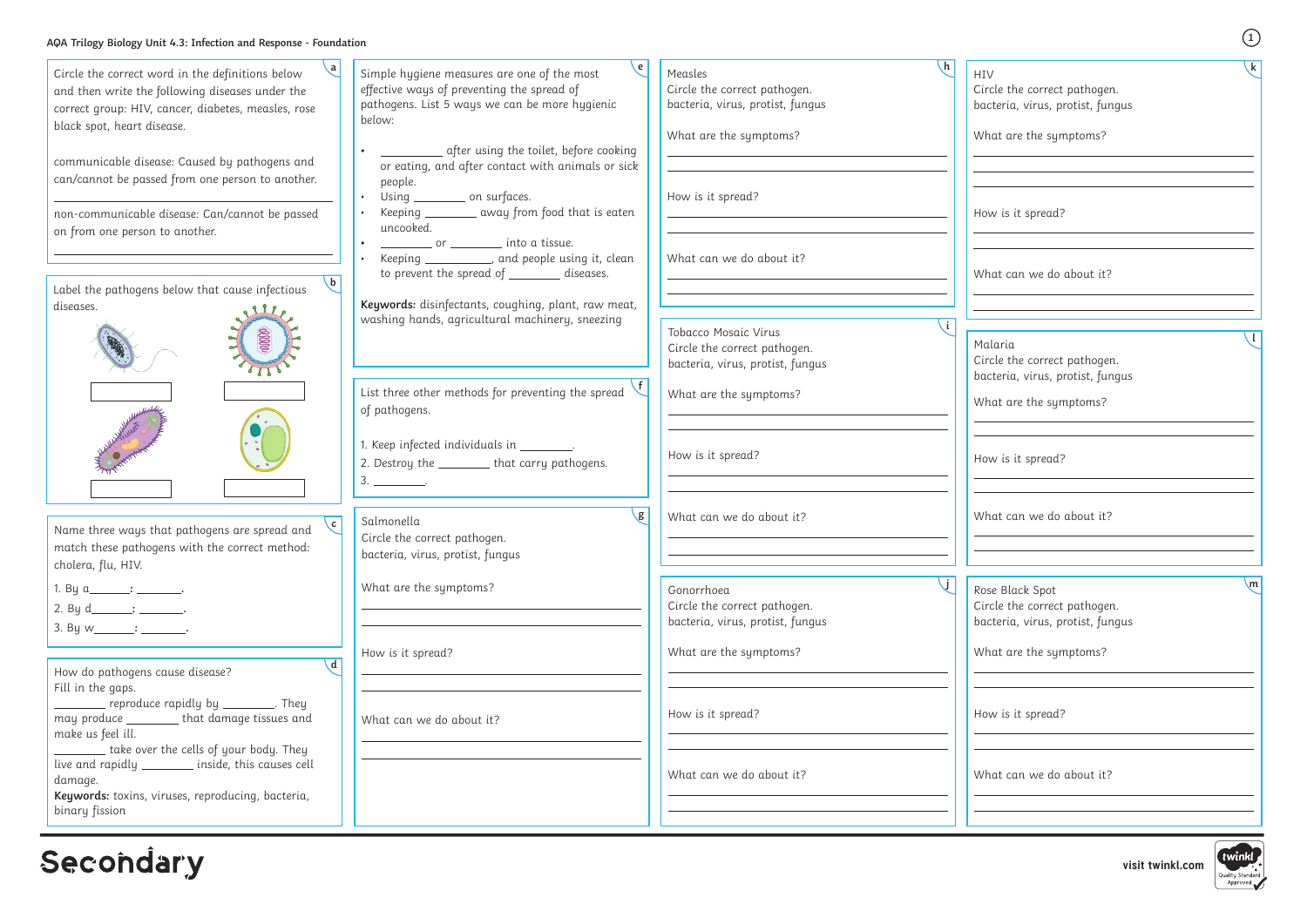## **AQA Trilogy Biology Unit 4.3: Infection and Response - Foundation**

| State where the following drugs were discovered.                                                            |        |
|-------------------------------------------------------------------------------------------------------------|--------|
| The heart drug digitalis: ______________                                                                    |        |
| The painkiller aspirin: _____________<br>The antibiotic penicillin: _____________                           |        |
|                                                                                                             |        |
| Who discovered penicillin? _______________                                                                  |        |
| Why is it difficult to discover new medicines?                                                              |        |
| <u> 1989 - Johann Barn, amerikansk politiker (</u><br>Where do most new drugs now come from?                |        |
|                                                                                                             |        |
| <u>sack by chemists in a lab, but they might still</u><br>start from a chemical extracted from a _________. |        |
| What has to happen before a drug can be used?                                                               |        |
| Test whether the drug is __________ against the<br>1.                                                       |        |
| disease.                                                                                                    |        |
| 2. Check that the drug is not ________.<br>3. Work out what _______ to use.                                 |        |
|                                                                                                             |        |
| Describe each process of drug testing.                                                                      |        |
| preclinical testing:                                                                                        |        |
|                                                                                                             |        |
|                                                                                                             |        |
|                                                                                                             |        |
| clinical trials:                                                                                            |        |
|                                                                                                             |        |
|                                                                                                             |        |
|                                                                                                             |        |
| double-blind trials:                                                                                        |        |
|                                                                                                             |        |
|                                                                                                             |        |
|                                                                                                             |        |
|                                                                                                             |        |
|                                                                                                             |        |
|                                                                                                             |        |
|                                                                                                             |        |
|                                                                                                             | twinkl |

| $\lfloor a \rfloor$<br>Explain how your skin prevents microorganisms<br>getting into your body.                                                                                                                                                                                                                                                                                                                                                                                                                                                                                                                        | $\mathbf{d}$<br>Describe each role of a white blood cell and<br>explain how it protects you against disease.                                                                                                                                                                                                                                                                                    | $\mathcal{F}$<br>Write the correct keyword next to its definition:<br>vaccine, herd immunity, antigen, antibody                                                                                                                                                                                                                                                                                                                                                                                                                                                                                                                                                                                                                                                                                     |
|------------------------------------------------------------------------------------------------------------------------------------------------------------------------------------------------------------------------------------------------------------------------------------------------------------------------------------------------------------------------------------------------------------------------------------------------------------------------------------------------------------------------------------------------------------------------------------------------------------------------|-------------------------------------------------------------------------------------------------------------------------------------------------------------------------------------------------------------------------------------------------------------------------------------------------------------------------------------------------------------------------------------------------|-----------------------------------------------------------------------------------------------------------------------------------------------------------------------------------------------------------------------------------------------------------------------------------------------------------------------------------------------------------------------------------------------------------------------------------------------------------------------------------------------------------------------------------------------------------------------------------------------------------------------------------------------------------------------------------------------------------------------------------------------------------------------------------------------------|
| It acts as a _______ to prevent _______ reaching<br>the tissues beneath. ________ quickly form scabs to<br>seal any cuts.                                                                                                                                                                                                                                                                                                                                                                                                                                                                                              | $\begin{pmatrix} 0 & 0 & 0 \\ 0 & 0 & 0 \\ 0 & 0 & 0 \\ 0 & 0 & 0 \\ 0 & 0 & 0 \\ 0 & 0 & 0 \\ 0 & 0 & 0 & 0 \\ 0 & 0 & 0 & 0 \\ 0 & 0 & 0 & 0 \\ 0 & 0 & 0 & 0 \\ 0 & 0 & 0 & 0 & 0 \\ 0 & 0 & 0 & 0 & 0 \\ 0 & 0 & 0 & 0 & 0 \\ 0 & 0 & 0 & 0 & 0 & 0 \\ 0 & 0 & 0 & 0 & 0 & 0 \\ 0 & 0 & 0 & 0 & 0 & 0 & 0 \\ 0 & 0 & 0 & $                                                                  | Dead or inactivated form of a disease causing<br>microorganism. ___________<br>Unique protein on the surface of cells. _________                                                                                                                                                                                                                                                                                                                                                                                                                                                                                                                                                                                                                                                                    |
| It produces ____________ secretions to kill pathogens.<br>It is covered with ____________ that act as an extra<br>barrier to entry.<br>Keywords: antimicrobial, microorganisms, platelets,<br>barrier, pathogens                                                                                                                                                                                                                                                                                                                                                                                                       | Some white blood cells ________ pathogens,<br>digesting and destroying them.                                                                                                                                                                                                                                                                                                                    | Produced by white blood cells to recognise specific<br>$antigens. \_\_$<br>When vaccination of a significant proportion of the<br>population provides protection for individuals who<br>are not immune. _________                                                                                                                                                                                                                                                                                                                                                                                                                                                                                                                                                                                   |
| $\mathbf{b}$<br>Explain how the respiratory system is adapted to<br>reduce the entry of microorganisms.<br>The lining of the __________ produces _________ and is<br>full of _______ to trap particles in the air that may<br>$\mathsf{contain} \_\_\_\_\_\$<br>The lining of the __________ and _________ produce<br>_______ which is moved to the back of the throat<br>by the _______ projections of ______ cells.<br>Keywords: cilia, mucus, nose, pathogens, bronchi,<br>epithelial, trachea, hairs<br>$\sqrt{c}$ $\mid$<br>Explain how the digestive system is adapted to<br>reduce the entry of microorganisms. | $\mathbf{H} \rightarrow \mathbf{C} \rightarrow \mathbf{C}$<br>Some white blood cells produce _________ which<br>are chemicals that target ________ pathogens and<br>destroy them. An __________ only works for one type<br>of __________.<br>Some white blood cells produce ________ that<br>counteract the _______ released by pathogens.<br>Keywords: toxins, specific, antibody, antibodies, | $\mathsf{g}$<br>Describe how vaccinations prevent illness.<br>1. Introduce small quantities of ____________ virus.<br>2. This stimulates white blood cells to produce<br>3. If the live ______ enters the body, the white<br>blood cells _________ it and respond __________ so<br>you don't get ill.<br>$\mathsf{h}$<br>Fill in the missing words:<br>The use of _______ has greatly reduced the deaths<br>from infectious _________ diseases. However, the                                                                                                                                                                                                                                                                                                                                        |
| The ____________ produces ___________ acid that<br>destroys pathogens.                                                                                                                                                                                                                                                                                                                                                                                                                                                                                                                                                 | ingest, antitoxins, pathogen<br>e<br>Tick the correct boxes.<br>Kills<br>Kills<br>Treats<br>Bacteria<br>Viruses<br>Symptoms<br>painkillers                                                                                                                                                                                                                                                      | evolution of strains that are _______ to antibiotics<br>is a concern.<br>are specific which means they only work<br>$\begin{minipage}{.4\linewidth} aqainst \begin{minipage}{.4\linewidth} \end{minipage} \begin{minipage}{.4\linewidth} \centering \end{minipage} \begin{minipage}{.4\linewidth} \centering \begin{minipage}{.4\linewidth} \centering \end{minipage} \begin{minipage}{.4\linewidth} \centering \end{minipage} \begin{minipage}{.4\linewidth} \centering \begin{minipage}{.4\linewidth} \centering \centering \end{minipage} \begin{minipage}{.4\linewidth} \centering \centering \end{minipage} \begin{minipage}{.4\linewidth} \centering \centering \end{minipage} \begin{minipage}{.4\linewidth} \centering$<br>Keywords: bacterial, certain bacteria, resistant,<br>antibiotics |
|                                                                                                                                                                                                                                                                                                                                                                                                                                                                                                                                                                                                                        | antibiotics                                                                                                                                                                                                                                                                                                                                                                                     |                                                                                                                                                                                                                                                                                                                                                                                                                                                                                                                                                                                                                                                                                                                                                                                                     |

## Secondary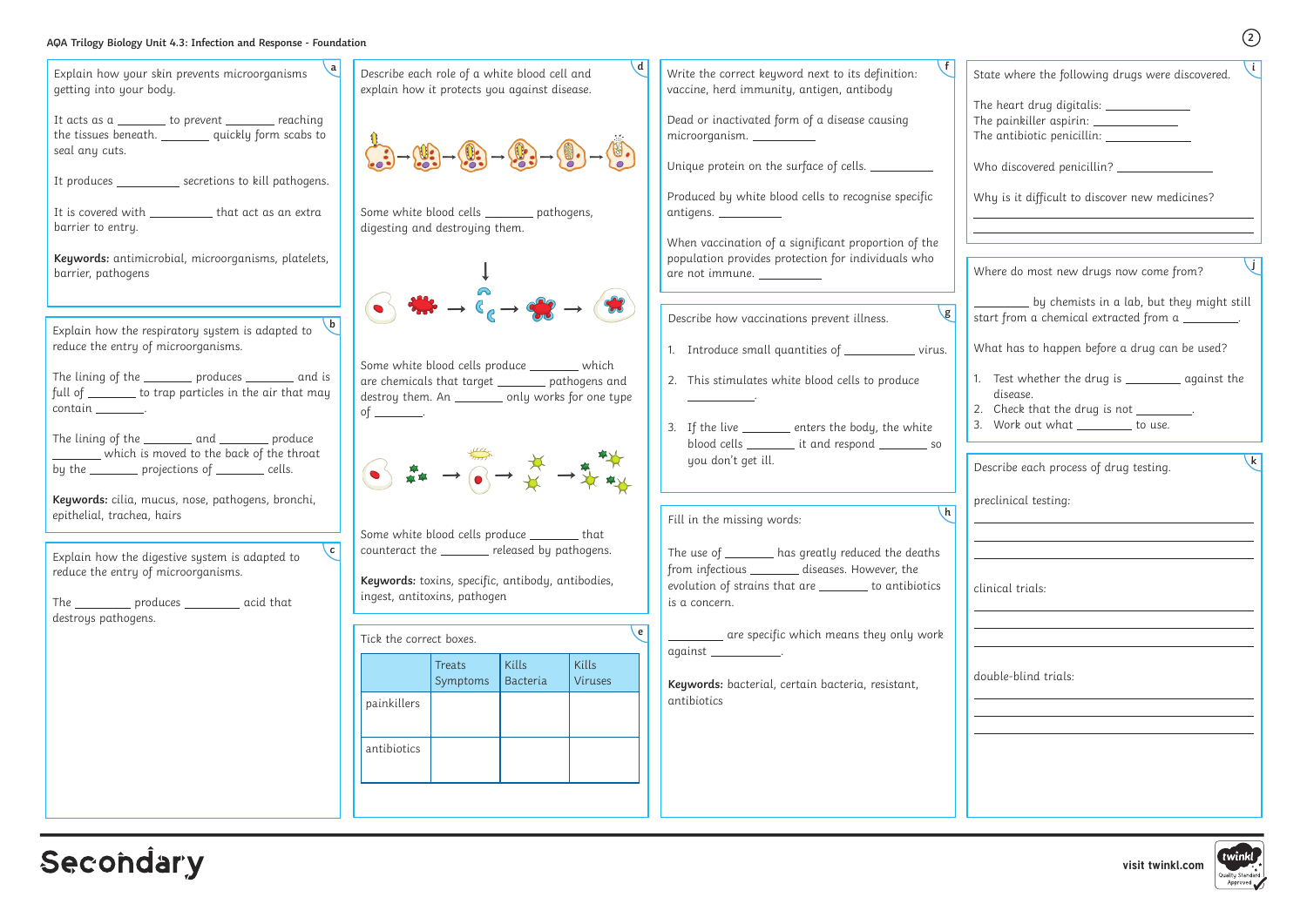**visit twinkl.com**

| Circle the correct word in the definitions below<br>and then write the following diseases under the<br>correct group: HIV, cancer, diabetes, measles, rose<br>black spot, heart disease.<br>communicable disease: Caused by pathogens and<br>can/cannot be passed from one person to another.<br>HIV, measles, rose black spot<br>non-communicable disease: Can/cannot be passed<br>on from one person to another.<br>cancer, diabetes, heart disease<br>Label the pathogens below that cause infectious<br>diseases. | Simple hygiene measures are one of the most<br>effective ways of preventing the spread of<br>pathogens. List 5 ways we can be more hygienic<br>below:<br>Washing hands after using the toilet, before<br>cooking or eating, and after contact with<br>animals or sick people.<br>Using disinfectants on surfaces.<br>Keeping raw meat away from food that is eaten<br>uncooked.<br>Coughing or sneezing into a tissue.<br>Keeping agricultural machinery, and people<br>using it, clean to prevent the spread of plant<br>diseases. | Measles<br>H<br>Circle the correct pathogen.<br>Ci<br>bacteria, virus, protist, fungus<br>bc<br>What are the symptoms?<br>W<br>A fever and red rash on the skin. Can be fatal if<br>In<br>there are complications.<br>in<br>in<br>How is it spread?<br>By air - the inhalation of droplets from coughs and<br>H<br>$S\epsilon$<br>sneezes.<br>bl<br>What can we do about it?<br>There is no treatment, so young children are<br>W<br>vaccinated against it.<br>A<br>th |
|-----------------------------------------------------------------------------------------------------------------------------------------------------------------------------------------------------------------------------------------------------------------------------------------------------------------------------------------------------------------------------------------------------------------------------------------------------------------------------------------------------------------------|-------------------------------------------------------------------------------------------------------------------------------------------------------------------------------------------------------------------------------------------------------------------------------------------------------------------------------------------------------------------------------------------------------------------------------------------------------------------------------------------------------------------------------------|------------------------------------------------------------------------------------------------------------------------------------------------------------------------------------------------------------------------------------------------------------------------------------------------------------------------------------------------------------------------------------------------------------------------------------------------------------------------|
|                                                                                                                                                                                                                                                                                                                                                                                                                                                                                                                       | Keywords: disinfectants, coughing, plant, raw meat,<br>washing hands, agricultural machinery, sneezing                                                                                                                                                                                                                                                                                                                                                                                                                              | Tobacco Mosaic Virus<br>M<br>Circle the correct pathogen.<br>Ci<br>bacteria, virus, protist, fungus                                                                                                                                                                                                                                                                                                                                                                    |
| virus<br>bacteria<br>fungi<br>protist                                                                                                                                                                                                                                                                                                                                                                                                                                                                                 | List three other methods for preventing the spread<br>of pathogens.<br>1. Keep infected individuals in isolation.<br>2. Destroy the vectors that carry pathogens.<br>3. vaccination.                                                                                                                                                                                                                                                                                                                                                | bc<br>What are the symptoms?<br>W<br>Mosaic discolouration of the leaves which reduces<br>R<br>photosynthesis and affects the growth of the plant.<br>H <sub>0</sub><br>How is it spread?<br>M<br>Direct contact between diseased plant material and<br>hı<br>healthy plants. Insects can also act as vectors.<br>W                                                                                                                                                    |
| $\mathbf{c}$<br>Name three ways that pathogens are spread and<br>match these pathogens with the correct method:<br>cholera, flu, HIV.                                                                                                                                                                                                                                                                                                                                                                                 | Salmonella<br>Circle the correct pathogen<br>bacteria, virus, protist, fungus                                                                                                                                                                                                                                                                                                                                                                                                                                                       | What can we do about it?<br>P <sub>I</sub><br>TMV resistant strains. Good hygiene and pest<br>control.<br>bi                                                                                                                                                                                                                                                                                                                                                           |
| 1. By $air:$ flu.<br>2. By direct contact: HIV.<br>3. By water: cholera.                                                                                                                                                                                                                                                                                                                                                                                                                                              | What are the symptoms?<br>Fever, abdominal cramps, vomiting and diarrhoea.<br>How is it spread?                                                                                                                                                                                                                                                                                                                                                                                                                                     | Gonorrhoea<br>Rc<br>Circle the correct pathogen.<br>Ci<br>bo<br>bacteria, virus, protist, fungus<br>What are the symptoms?<br>W                                                                                                                                                                                                                                                                                                                                        |
| How do pathogens cause disease?<br>Fill in the gaps.<br>Bacteria reproduce rapidly by binary fission. They<br>may produce toxins that damage tissues and make<br>us feel ill.<br>Viruses take over the cells of your body. They<br>live and rapidly reproduce inside, this causes cell<br>damage.<br>Keywords: toxins, viruses, reproducing, bacteria,<br>binary fission                                                                                                                                              | Eating undercooked food or food contaminated<br>from contact with raw meat, e.g. raw chicken.<br>What can we do about it?<br>Poultry are vaccinated to control the spread.                                                                                                                                                                                                                                                                                                                                                          | Thick yellow or green discharge from the vagina or<br>P <sub>l</sub><br>penis and pain on urinating.<br>tu<br>pł<br>How is it spread?<br>Sexual contact.<br>H <sub>0</sub><br>Sp<br>What can we do about it?<br>Treat with antibiotics. Use a barrier method of<br>W<br>contraception.<br>U.<br>Re                                                                                                                                                                     |

**Secondary**